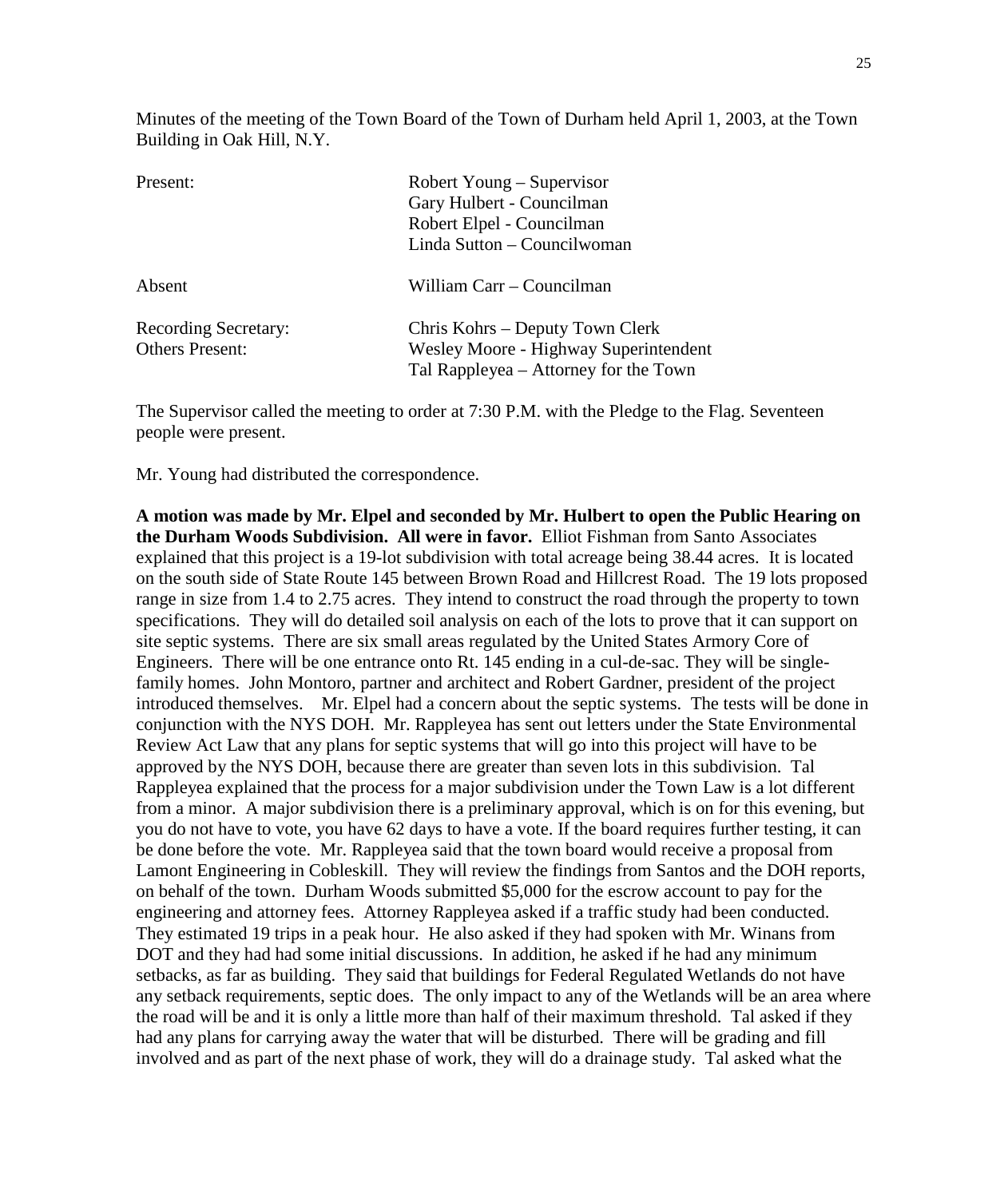steepest incline would be on the roadway. The detailed design on the grading for the roadway has not been completed. However, they are confident they can keep it under the 10% maximum slope in accordance with the Town. Tal also asked about erosion and water control during construction phases. Plans will be developed and submitted to the town. Mr. Elpel said there is a very good spring that feeds the pond on the adjacent property. Tal explained that when they deed the road to the Town the right of way would have to run through the back of the property off the cul-de-sac. Mr. Fennesey owns the adjoining property in the back. Tal asked if any investigations had been completed regarding the archeological impacts and historical values. They had not. That would also have to be included in the final paperwork. Mr. Fishman said a letter would be sent to the Historical Preservation to see if it warrants additional studies. Wesley asked if there would be any driveways coming off the cul-de-sac. He would prefer not, because of snow removal. There would be two driveways. **Mr. Hulbert made a motion and seconded by Mr. Elpel to close the Public Hearing. All were in favor.** The next step would be for the board to review the EAF and application and make a declaration of either a Positive or Negative Declaration. A Positive Declaration means that there maybe significant environmental impacts because of this project. We would then require the applicant to do an EIS You can proceed as planned with a Negative Declaration. They were not asking for approval because they know they have not done a lot of testing, but would like an indication that if the proper soil testing, drainage, are completed, would the project be agreeable. There was further discussion. Mr. Elpel was in favor. Mr. Hulbert thought a preliminary approval while waiting for the appropriate studies to be completed. Mr. Gardner would like to put in a road to have access for the equipment for the preliminary testing and clearing of land. There will be no home construction. **Mr. Hulbert made a motion and seconded by Mrs. Sutton to approve on the condition of the studies to be completed. All were in favor.**

Mr. Young asked Wesley about the Little League Scoreboard for Brandow Park. Beth Phillips had submitted a proposal for a scoreboard at \$1075 from Scoretronics and an extra remote for \$95. Quotes were requested from:

Anaconda Sports \$2,500. Playpro \$3,424.

**A motion was made by Mr. Hulbert and seconded by Mrs. Sutton to purchase the scoreboard from Scoretronics. All were in favor.** The highway department will install it and it will be locked up when not in use.

Wesley checked many companies for sealing the basketball and tennis courts at Brandow Park. He only found one out of eight companies. Copeland gave an estimate of \$4,000-\$5,000 on sealing and painting and lining. He is waiting for final figures. He would like to replace the 1997 John Deere Lawn Mower and the 1977 Gradall is getting to the point where it is not worth putting money into it. Therefore, he checked into renting a rubber-tired excavator for the summer and L.B. Smith, Inc. was \$4,500; Finke was \$3750 and Nortrax was \$3,500 per month for 2 months. The quotes for a mower were:

| Greenville Saw Service, Inc.                                         |          |
|----------------------------------------------------------------------|----------|
| Simplicity Model Broadmoor 16hp. 44" mower deck                      | \$3,100. |
| Keil Equipment Co. Inc.                                              |          |
| John Deere Model LX-266 16hp. 42" mower deck State Contract \$2,700. |          |
| Greene County Power Equipment Inc.                                   |          |
| Cub Cadet Model 1527 17hp 42" mower deck                             | \$2,133. |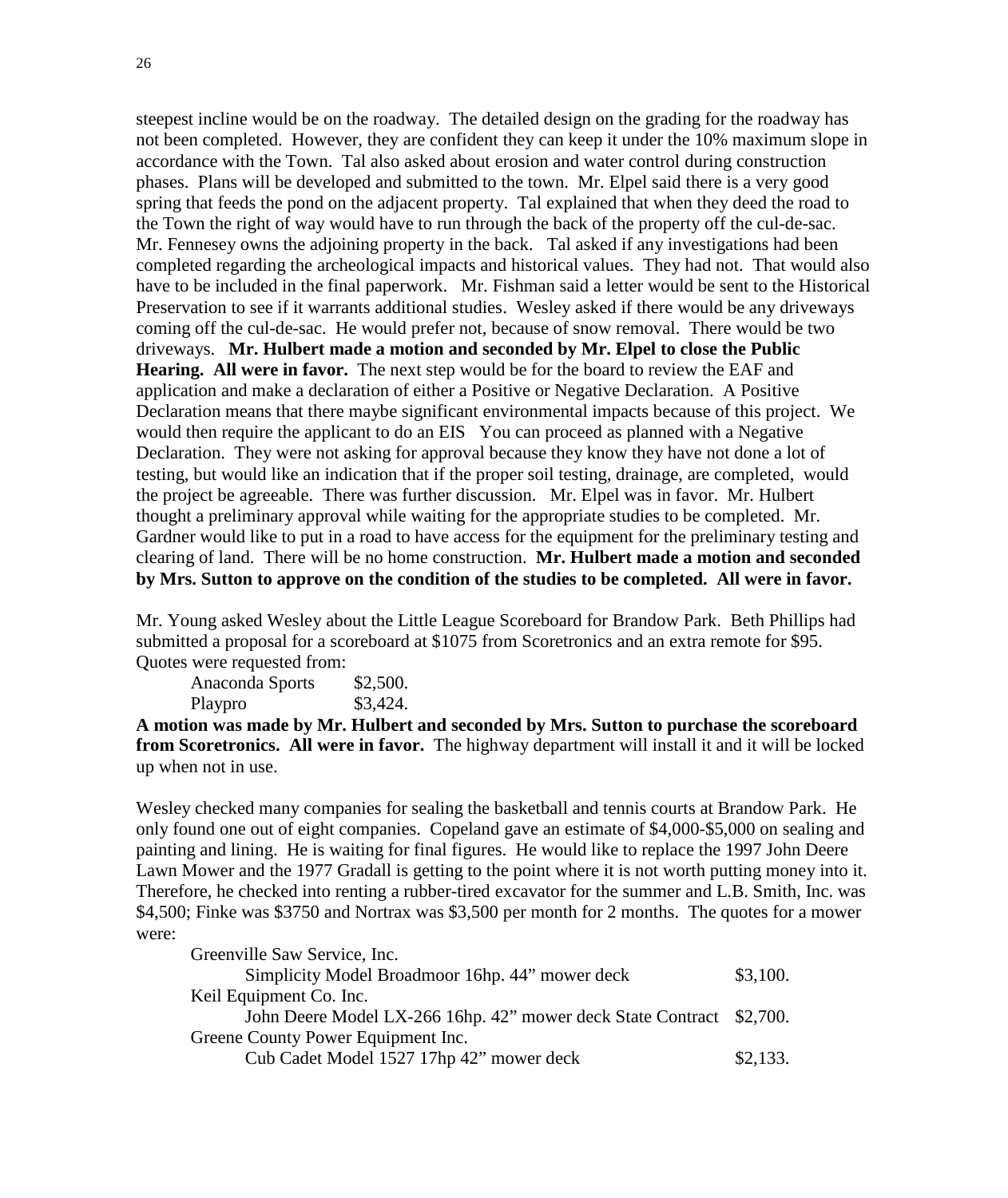#### **Mr. Elpel made a motion and seconded by Mr. Hulbert to purchase the Cub Cadet Model 1527 from Greene County Power Equipment, Inc. All were in favor.**

Mr. Young asked if the board had considered joining the Hudson River Valley Greenway. Mr. Hulbert had no problem with it, but Mr. Carr was going to speak to someone about it. Mrs. Sutton spoke to Greenville, but they had not done a lot with it. Mr. Hulbert spoke to Cairo; they had not seen any problems with it. Mr. Hulbert thought we should wait for the next meeting.

Tammy Dutton and Elisa Maxwell from the Four Pines Trailer Park in Oak Hill asked if the Town Board closed the park because of the rodents, how long they would have to relocate. Ms. Dutton said the pest control had visited the property and never introduced themselves and never told them of their findings. Mrs. Sutton asked who had sent them to investigate. Al Schmidt explained the situation and gave a copy to the board from the pest control company. This first started when Sancie Thomsen sent a letter to the Dept of Health and explained there was a rodent problem in Oak Hill. In response to that, Mr. Pierce, Dept. of Health called and asked what would be done about it. Mr. Schmidt explained he was the code enforcement officer, not the health officer, who was out of town due to a death in the family and asked what steps were to be followed. Mr. Pierce explained that Mr. Schmidt needed to contact Mr. Young and explain the complaint and that it needed to be addressed. A survey on the situation is also required and needs to be reported back in five days to Mr. Pierce. Mr. Schmidt explained the situation to Mr. Young who authorized him to act on the suggestion of the board of health and contact a pest control company, as they would know what to look for. Mr. Schmidt met with a representative of the AAA Pest Control company on Saturday morning to visit the properties and conduct the survey. Mr. Schmidt requested that Mr. Young deputize him to act as health officer in the temporary absence of Dr. Goldstein. This enabled him to operate within the health laws and enter the property for the sole purposed to investigate the complaint, with or without the owners consent.

Mr. Hulbert asked the people attending from the trailer park if they had rodents and Ms. Maxwell replied, "No, Sir." Ms. Maxwell said she has been living there for 2 years and has not had a rat problem, but recently put out poison and it has not been touched. Ms. Maxwell was upset that the pest control company did not introduce themselves and spoke to her young son. Ms. Dutton has not had a rodent problem recently. Mr. Hulbert said he had heard rumors that rats were running after the fire. Ms. Maxwell wanted to know why she should buy poison when not everyone else in the trailer park intends to buy poison. Al Schmidt went with the pest control company and asked for a report. Mr. Rappleyea summarized the report and if they refuse to comply with the recommendations, the town would have to proceed with the court to force compliance. Ms. Maxwell said there is an old barn involved and she believes that is one of the biggest places for the rodents. Mr. Dudley owns the park right now, but Mr. Sager receives the rent and is in the process of taking the park back. Al will be sending a copy of the report to the Board of Health. Mr. Hulbert suggested we contact the homeowners listed in the report and ask them to take appropriate action. Al asked if the Board would deputize him as the Health Inspector. Mr. Rappleyea said that Mr. Young should confirm that earlier he had deputized Mr. Schmidt as a Health Inspector. Mrs. Sutton asked if Dr. Goldstein would be involved. Al had spoken to Dr. Goldstein and he thought he was handling it, but Al got a call from Mr. Pierce concerning the problem. Tal explained that once the Dept. of Health reviewed the report, if they perceived that our actions were not enough or improper, then this situation could go from a homeowner's problem to a problem for the town. Tal suggested the town should confirm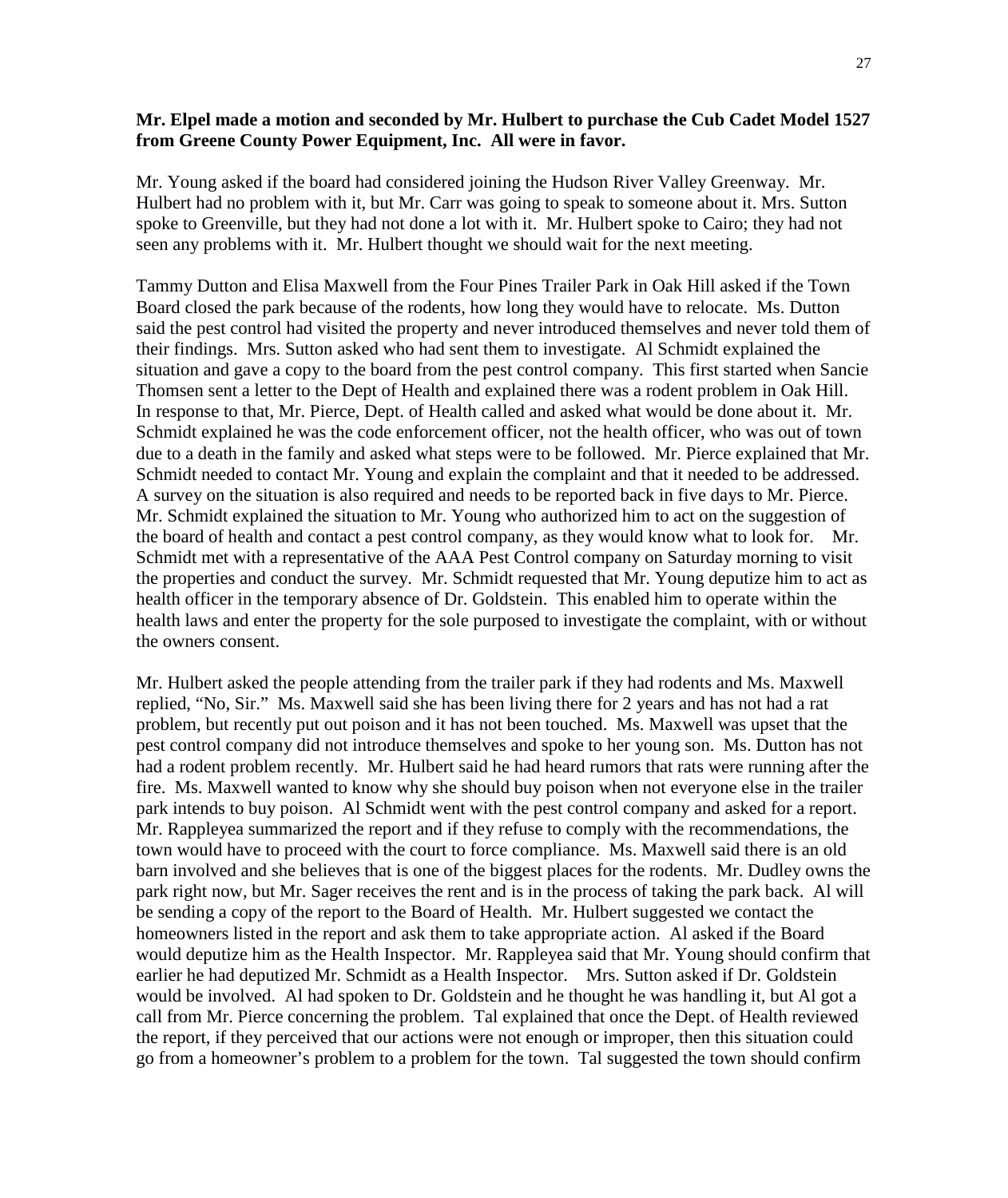the temporary appointment, in order to keep the Dept. of Health out of here. **Mrs. Sutton made a motion and seconded by Mr. Elpel to deputize Al Schmidt temporary health officer for this problem. All were in favor.** Mrs. Sutton asked for updates on the rodent situation. Al asked what to do about the abandoned houses. Tal suggested contacting the owners and if they do not cooperate, we have the right to do it for them and bill them.

Tal Rappleyea said that Durham Woods had executed the escrow agreement, so we should execute it as well. **Mrs. Sutton made a motion and seconded by Mr. Hulbert that the Supervisor sign the escrow agreement. All were in favor.** 

James O'Hara, Jr. would like to cut out 11 acres from his 90 acres on Dunn Road and was wondering what the Board would require for completion. **A motion was made by Mrs. Sutton and seconded by Mr. Elpel to approve the minor subdivision. All were in favor.** A public hearing is scheduled for May 6.

Mr. Soderblom brought up the speed limit reduction request for Jennings Road & Golden Hill Road. Mr. Young had sent a letter and it was returned because they did not get an application. The application was filled out and returned; now they need a resolution. There was discussion that Jennings Road had never been discussed but Golden Hill had been previously approved. **Mr. Hulbert made a motion that a resolution be sent concerning the speed reduction on Golden Hill Road and seconded by Mr. Young. All were in favor.** 

# **Resolution to reduce speed limit on Golden Hill Road**

**Mr. Hulbert offered the following resolution and moved its adoption:**

**WHEREAS, the Durham Town Board has considered the matter of a speed limit on Golden Hill Road, a Town road and feels that the current speed limit of 55 MPH is too fast for this road,** 

**NOW THEREFORE, BE IT RESOLVED, that the Durham Town Board hereby requests that the New York State Department of Transportation reduce the allowable speed limit on the road.**

**Mr. Young seconded the motion.**

**Voting was as follows:**

| <b>Elpel</b>   | Yes |
|----------------|-----|
| <b>Hulbert</b> | Yes |
| <b>Sutton</b>  | Yes |
| Young          | Yes |

**Ayes 4, Noes 0 , Absent 1. Carr**